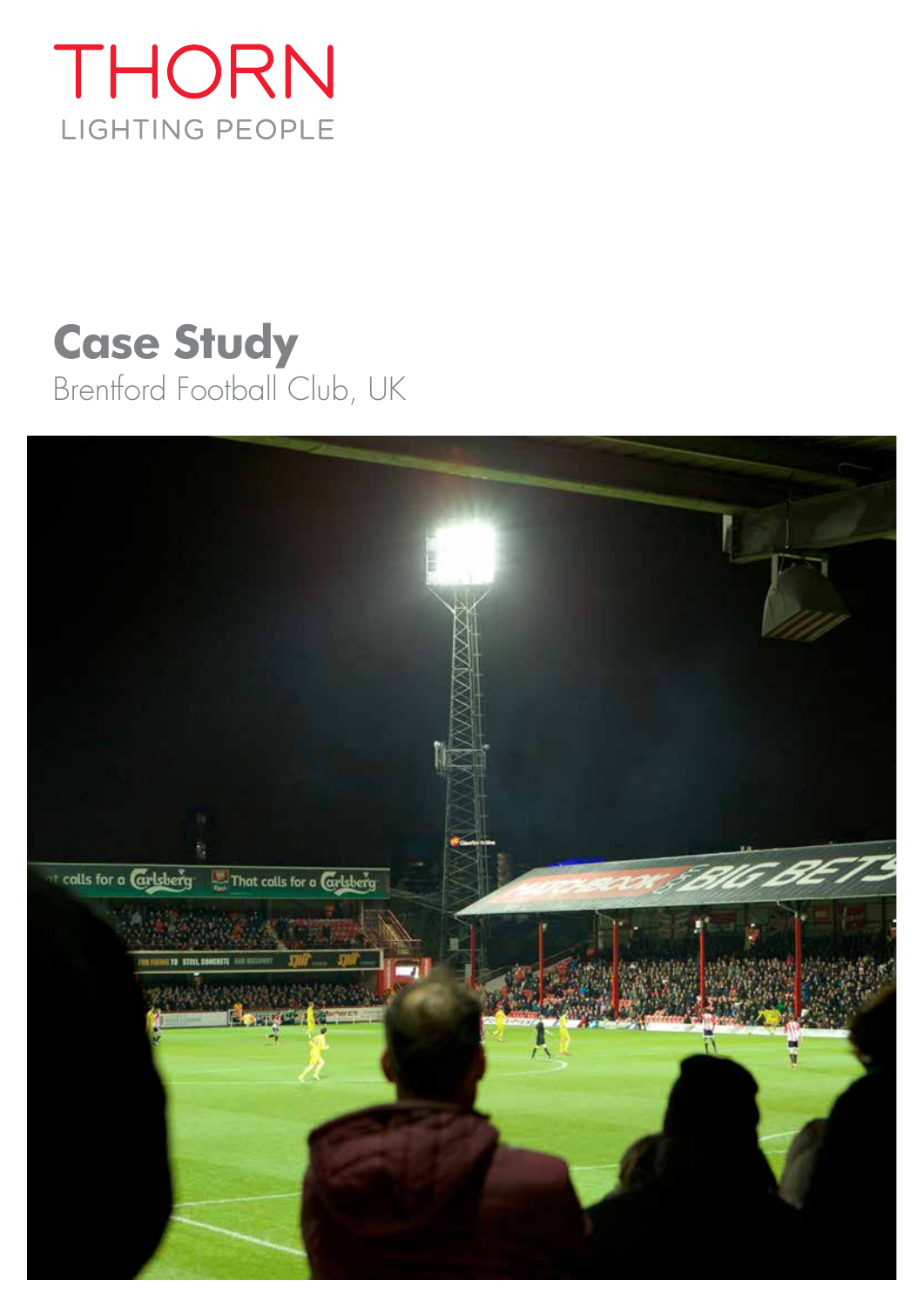# **Case Study:**

**Brentford Football Club lighting meets all the standards now**



#### **Background and lighting objectives**

Based in the London borough of Hounslow, Brentford Football Club is a professional football club playing in the Football League Championship. Since 1904 the club has played its home games at Griffin Park football ground. Griffin Park is situated in a predominantly residential area and has a capacity of 12 300 football fans.

In the 2014/15 Season Brentford reached the Premier League playoffs for the first time. The club therefore contacted electrical contractors SPE Engineers to increase the stadium's electrical capacity and lighting levels, which saw an average illumination of just 598 lux (2013-14 Season it was 426 lux).

#### **Lighting objectives**

Brentford Football Club set a target for the new lighting at Griffin Park to achieve a pitch illumination level 20% above Championship standard. Improved colour quality was particularly important for TV broadcasting.

Brentford Football Club Operations Manager, Alan Walsh, says: "Our new Brentford FC Community Stadium is planned to open in 2018 based on the projected timeline, so keeping this in mind we needed a cost-effective solution which would conform to Championship rules and regulations but also take into account the remaining lifespan of Griffin Park."

Confident in Thorn's competence in lighting design and ability to provide excellent electrical and commissioning customer care, SPE Engineers approached Thorn to help commission the pitch lighting.

SPE Engineers Director, Steve Pearce, explains: "Given the layout and design of the stadium we needed to increase lighting levels to initially a minimum of 1000 lux at pitch level. However, we could only use the existing four floodlight towers."

#### **Lighting solution**

Steve continues: "The project required careful design and specification. We did this by working with our Thorn Account Manager Noel Whiffin and leveraging Thorn's extensive experience to design a system that would squeeze the maximum effect from the site constraints."

Thorn Account Manager, Noel Whiffin, explains: "Thorn's 2kW Altis and Mundial floodlights were installed on the four existing 40m masts. 92 Altis floodlights with a symmetric distribution provide the bulk of the illumination while 8 Mundial floodlights provide asymmetric lighting with a low tilting angle to illuminate the corners. The floodlights were selected on the basis of providing the best solution from a lighting design aspect as well as the geometry of the stadium.

#### **Products used**





Mundial 2kW floodlight

### **Key facts**

Altis 2kW floodlight

- Previous pitch lighting level: 598 lux average
- New pitch lighting level: 1196 lux average (50% increase)
- Previous pitch uniformity: 0.6
- New pitch uniformity: 0.8 (33% increase)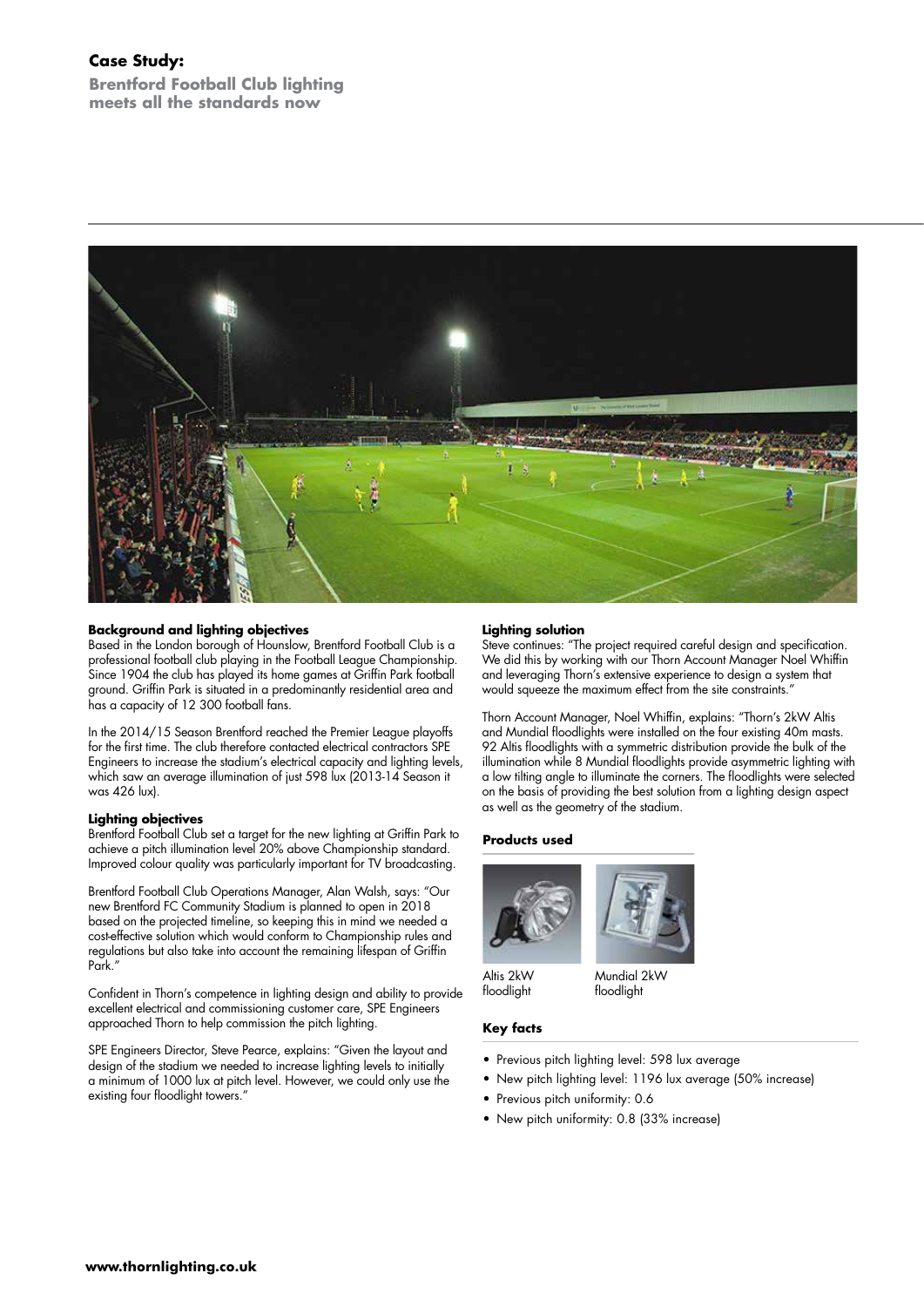#### **Results and benefits**

Speaking about the new pitch lighting, Alan says: "The outcome was remarkable. We were required to provide on average lux levels of 800 lux but have achieved close to 1200 lux. This has given us the basis to have a total constant light cover throughout the field of play with minimal shadow. If Brentford Football Club is successful in achieving Premier League status prior to the new Brentford Football Club Community Stadium, then we know we have a system in place that is not far off the demands of the premiership requirements."

"Every game under the new floodlights at Griffin Park gives the supporters and visitors a warm feeling of excitement. The lighting colour complements everything around the pitch activity and game, which has been evident on numerous live broadcast productions. The reaction from staff, fans, players, media and photographers is that the field of play looks excellent under the floodlights with some people even asking the question why it took so long!"

"Thorn provided the schematic plans to assure the football club that we would achieve the objective. The expertise that Thorn brought to the table then provided us with the best Thorn light fittings so that the project was not only delivered on time and within budget, but achieved more than expected."

"Thorn proved to be an excellent lighting partner and we look forward to engaging with them on future projects.

Steve adds: "As well as providing us with good quality lighting equipment we benefited from Thorn's extremely efficient customer service and industry experience. We have had dealings with other organisations within the industry but no one has come anywhere near the level of service and assistance provided by Thorn."

"I think I can safely say that SPE Engineers now has a good deal of experience and expertise in stadium lighting. Thanks to Thorn, not only have we gained experience in conventional lighting but our learning curve has given us knowledge of new technologies coming on the market."

"We have had great feedback from Brentford Football Club and are confident that new projects are well within our capabilities. This experience and knowledge has been gained with a great deal of assistance from our Thorn Account Manager and the rest of Thorn's team. We look forward to future collaborations with Thorn and welcome the opportunity to keep up to date with its latest products and services.